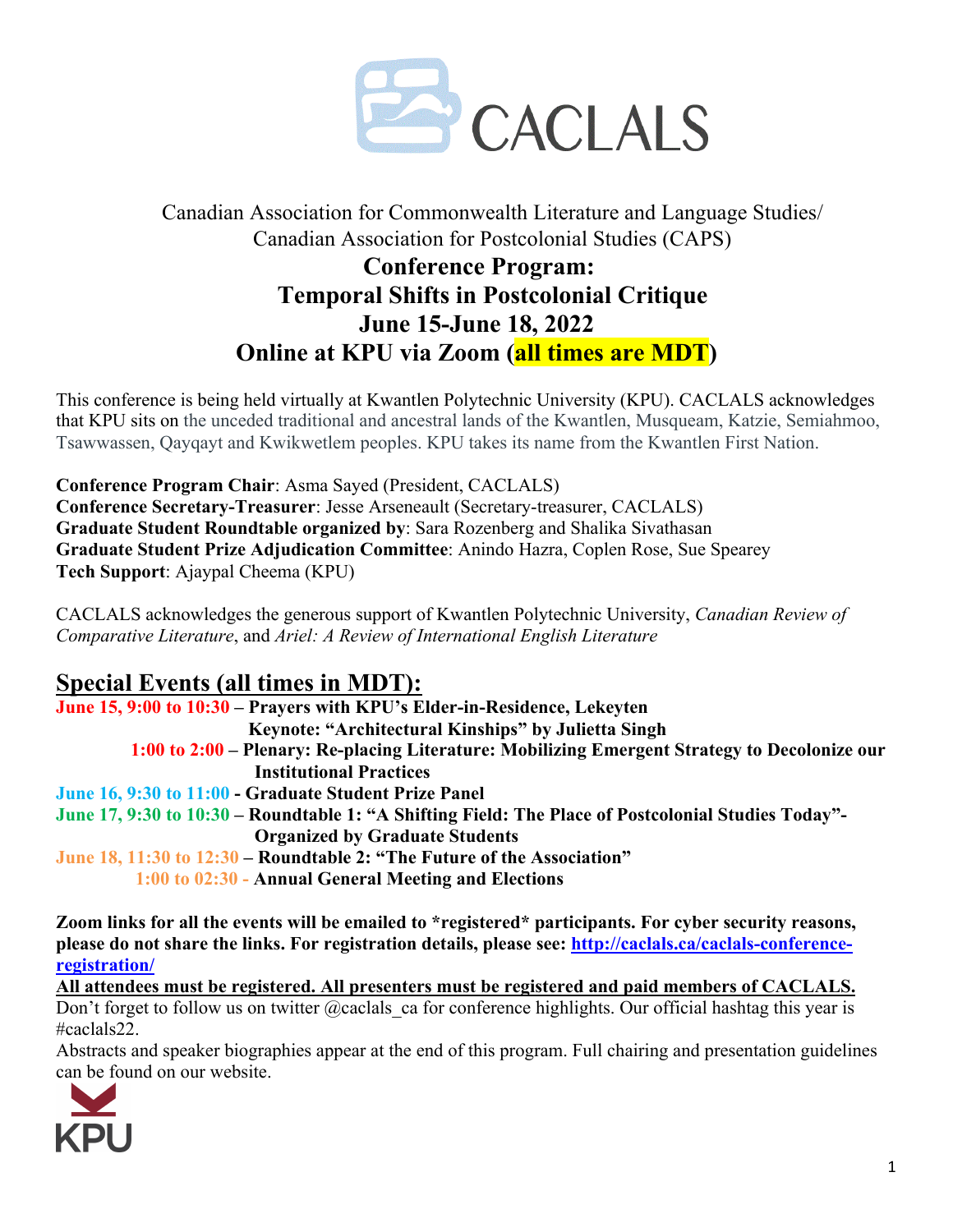## **Day 1 Wednesday, June 15**

**9:00 a.m. to 10:30 a.m.:** (Zoom Room 1)

#### **Opening Prayers with KPU's Elder-in-Residence, Lekeyten**

**Keynote: "Architectural Kinships" by Julietta Singh**

#### **10:30 to 11:00 - Break**

#### **11:00 to 12:30 Sessions 1 and 2**

| <b>Session 1 – Migration, Refugeeism and Precarious</b><br>Citizenship (Zoom Room 1)   | <b>Session 2 – South African Narratives (Zoom Room</b><br>2)                                                                             |
|----------------------------------------------------------------------------------------|------------------------------------------------------------------------------------------------------------------------------------------|
| Chair: Asma Sayed                                                                      | Chair: Jesse Arseneault                                                                                                                  |
| Casco-Solis, Sara: "National Security, Resilience and<br>Happiness in Refugee Fiction" | Coplen Rose: "Kaleidoscopic Visions of South<br>Africa: A Study of State and Station in Imraan<br>Coovadia's Tales of the Metric System" |
| Acharya, Pushpa: "Mapping the Nation in the Nepali<br><b>Adventure Romances"</b>       | Gugu Hlongwane: "Seductive Metaphors and 'Cruel<br>Optimism' in Archbishop Desmond Tutu's Writings<br>and Speeches"                      |
|                                                                                        | Jill Planche: "A Particular Present" and the Paradox<br>of Decolonization: Magnet Theatre's Cargo: Stating<br>Slavery at the Cape"       |

#### **12:30 to 1:00 – Break**

**1:00 to 2:00 – Session 3** (Zoom Room 1)

#### **Session 3 – Plenary: Re-placing Literature: Mobilizing Emergent Strategy to Decolonize our Institutional Practices** Chair: Asma Sayed

Participants: The Reckoning, Repairing, and Reworlding Research Collective

#### **2:00 to 2:30 – Networking** (Zoom Room 1)

**-----------------**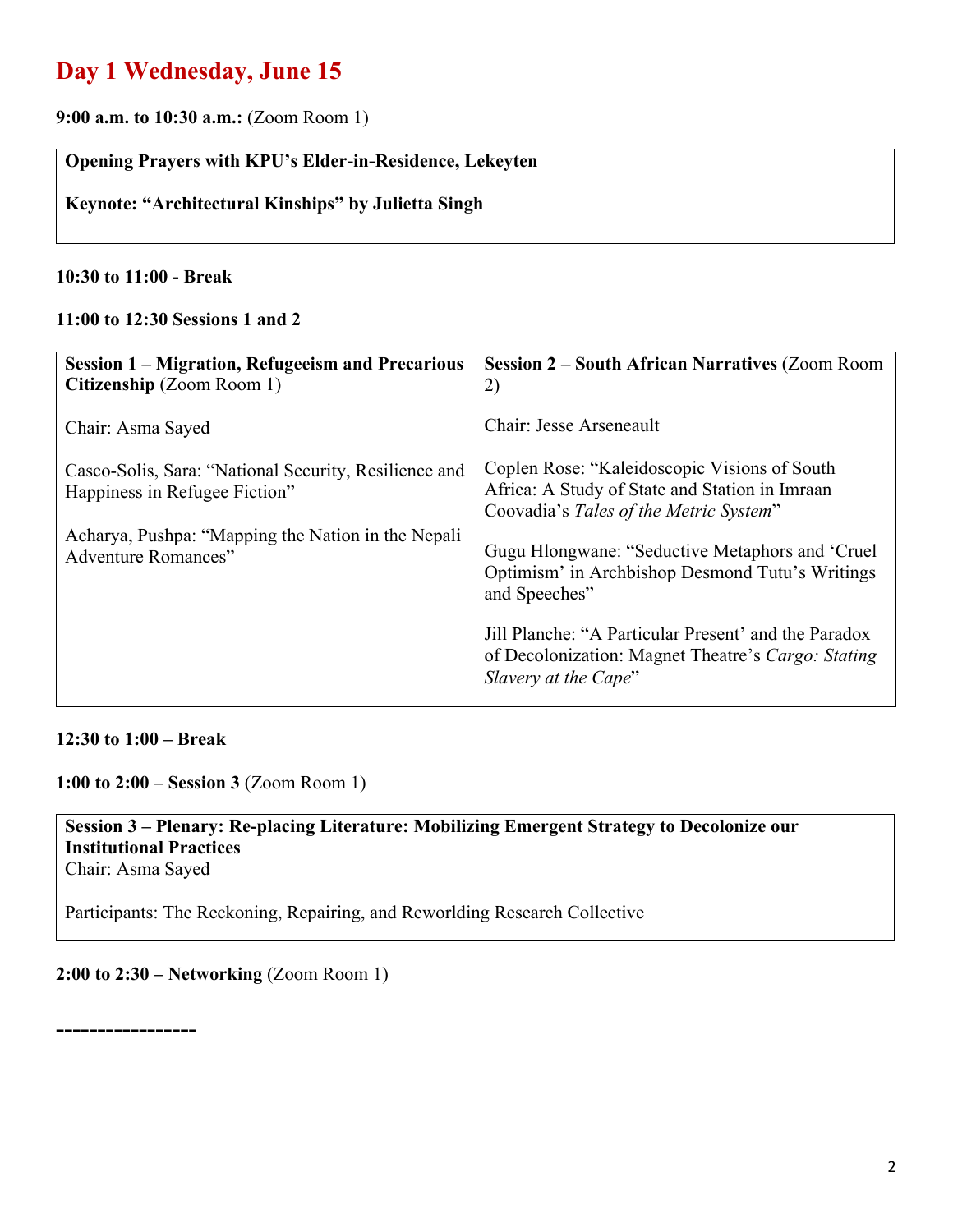## **Day 2: Thursday, June 16**

#### **9:30 to 11:00 – Session 4** (Zoom Room 1)

#### **Session 4 - Graduate Student Prize Panel**

Chair: Anindo Hazra Jumoke Verissimo: The Hate You Spread: Examining Ubuntu Relationship in Festus Iyayi's Heroes

Mariam Mabrouk: "The Moment is a Wound": Perpetual Temporality of War and Occupation in Sinan Antoon's *The Book of Collateral Damage*"

Jonathan Nash: Time Lost in "the Jungle": Reclaiming Time Through Companionship, Solidarity, and Care

Thomas Hanson: "Reading 'The Grammar of Animacy': Robin Wall Kimmerer's Reparative Resistance"

#### **11:00 – 11:30 – Break**

#### **11:30 to 12:30 – Sessions 5 and 6**

| <b>Session 5 – Rupturing War Mythologies (Zoom</b>                                                                                                                                                                                        | <b>Session 6 – Pedagogies and Methodologies (Zoom</b>                                                                                                                                                                             |
|-------------------------------------------------------------------------------------------------------------------------------------------------------------------------------------------------------------------------------------------|-----------------------------------------------------------------------------------------------------------------------------------------------------------------------------------------------------------------------------------|
| Room $1$ )                                                                                                                                                                                                                                | Room 2)                                                                                                                                                                                                                           |
| Chair: Anna Guttman                                                                                                                                                                                                                       | Chair: Jesse Arseneault                                                                                                                                                                                                           |
| Fahey, Alicia: "Tsawalk: Rupturing the Colonial<br>Mythology of the First World War in Redpatch"<br>Shabnam, Shamika: "Women's Testimonies,<br>Activism, and Solidarity: An Alternate<br>Understanding of 1971 Bangladesh Liberation War" | Kris Singh: "Mourning and Meaning: Teaching<br>Bessie Head's "Looking for a Rain God" and Lee<br>Maracle's "Charlie""<br>Jennifer Hardwick: "Embodied Storytelling and<br>Decolonial Methodology in the Work of Virago<br>Nation" |

#### **12:30 to 1:00 – Break**

#### **1:00 to 2:30 – Sessions 7 and 8 Session 7: South Asian Postcolonialisms I** (Zoom Room 1) Chair: Ranjini Mendis Asma Sayed and Jacqueline Walker: "Speaking Truth to Power": Reading Racial Injustice and Othering of Muslims in Uzma Jalaluddin's *Hana Khan Carries On* Rajendran, Susan: "Anti-Imperialist Aspirations: Responding to the Spectre of the Postcolonial Self" Kaur, Ramanpreet: "The Politics of Self-Representation and Representation: A Comparative Analysis of Piro's *Kafian* and Swarajbir's *Shairee*" **Session 8: Rupturing Legal Frameworks** (Zoom Room 2) Chair: Anindo Hazra Jesse Arseneault: "Interspecies Intimacies in South African Law and Literature" Arshad Said Khan: "The Stories of Graveyards and Apocalypse: Exploring Hijra Commons in Hindu Nationalist Times" Rajeshwari Nandkumar: "Examining the Continued Influence of Colonial Legislations in the Framing of Laws that Influence the Social Condition of Sex Workers During the Covid-19 Pandemic"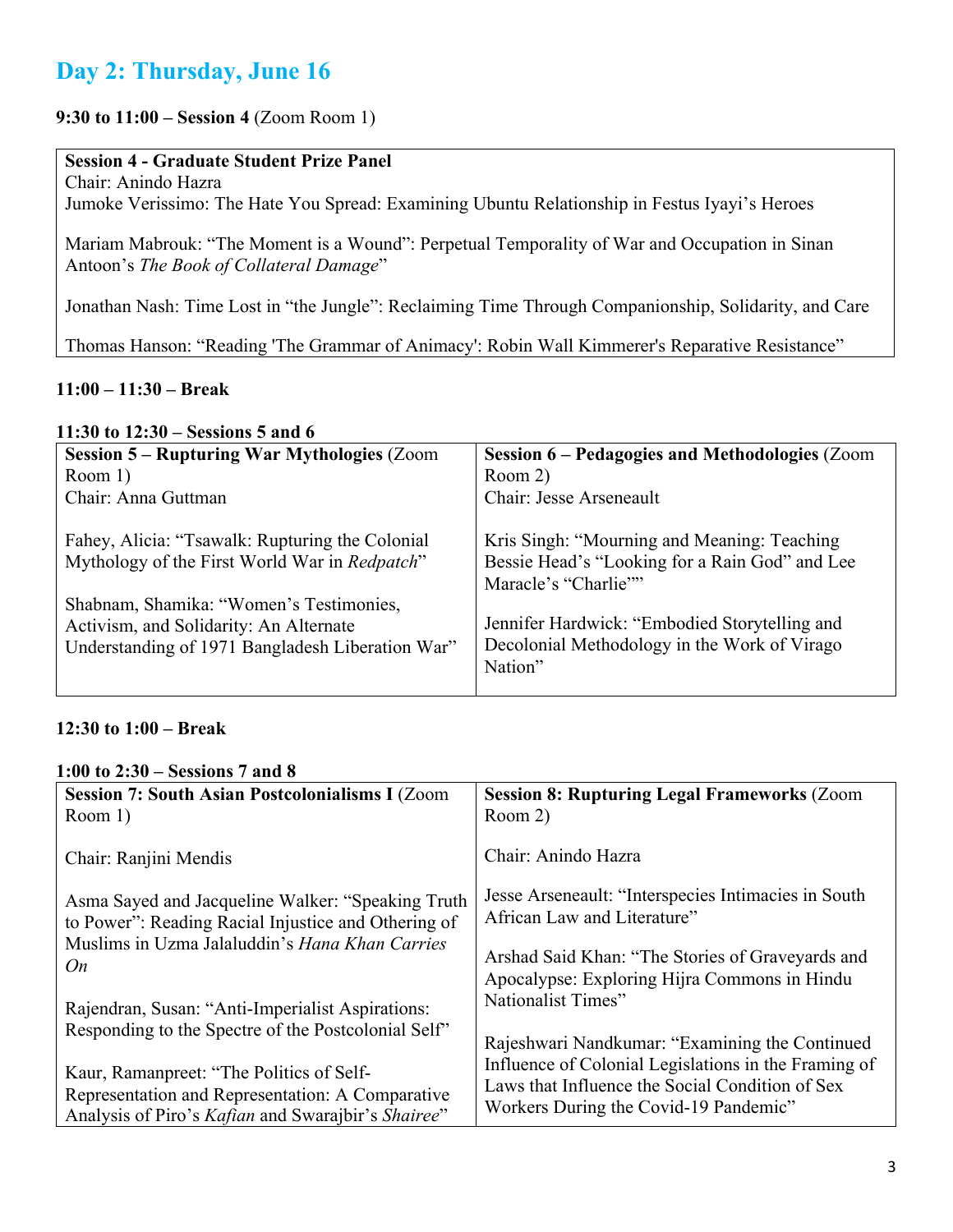## **Day 3: Friday, June 17**

#### **9:30 to 10:30 – Session 9: Roundtable 1** (Zoom Room 1)

**"A Shifting Field: The Place of Postcolonial Studies Today" - Roundtable organized by Graduate Students**

**Panelists:** Sadie Barker, Sheetala Bhat, Jennifer Hardwick, Priscilla Jolly, Geoffrey MacDonald **Moderators:** Shalika Sivathasan and Sara Rozenberg

#### **10:30 to 11:00 – Break**

|  | 11:00 to $12:30 - \text{Sessions} 10$ and 11 |
|--|----------------------------------------------|
|--|----------------------------------------------|

| Session 10 – Anthropocentric Imaginaries and                                     | <b>Session 11– Theoretical Underpinnings (Zoom</b>                                                           |
|----------------------------------------------------------------------------------|--------------------------------------------------------------------------------------------------------------|
| Critiques (Zoom Room 1)                                                          | Room 2)                                                                                                      |
| Chair: Jason Sandhar                                                             | Chair: Susie O'Brien                                                                                         |
| Handlarski, Denise: "Teaching, learning, and reading<br>during a climate crisis" | Shlensky, Lincoln: "Messianic postcolonial time?<br>Walter Benjamin, Nadav Lapid and Apocalyptic<br>History" |
| Slapkauskaitė, Rūta: "On the Finny subject(s) of                                 |                                                                                                              |
| Richard Flanagan's 'Gould's book of Fish'"                                       | Sarra-Davis, Alexander: "Dreams of intervention:                                                             |
|                                                                                  | Reception as rewriting in Ruth Ozeki's A Tale for the                                                        |
| McCracken, Brennan: "Tokarczuk's tender narrator                                 | Time Being"                                                                                                  |
| and anthropocentric Critique"                                                    |                                                                                                              |
|                                                                                  | Law, Andrew Harding: "Repetition becoming a                                                                  |
|                                                                                  | haunting': The Poetic Intersection of Hauntology and                                                         |
|                                                                                  | Conceptualism in Zong!"                                                                                      |

#### **12:30 to 1:00 Break**

#### **1:00 to 2:30 - Sessions 12 and 13**

| <b>Session 12: South Asian Postcolonialisms II (Zoom)</b> | <b>Session 13: Literary and Media Narratives (Zoom</b> |
|-----------------------------------------------------------|--------------------------------------------------------|
| Room 1)                                                   | Room 2)                                                |
|                                                           |                                                        |
| Chair: Anindo Hazra                                       | Chair: Jennifer Hardwick                               |
| Chakraborty, Chandrima: "National History and             | Blair, Jennifer: "The Underground Railroad and the     |
| Public Memory: South Asian Diasporic Literature in        | Embodiments of Book History"                           |
| a Canadian Classroom"                                     |                                                        |
|                                                           | Wong, Rachel: "Coalitions, Community, and              |
| Joseph, Clara: "Is the Church to Blame for Early          | Counter-Histories: (Re)Reading Historical Ruptures     |
| Modern Colonialism? A Postcolonial Critique of            | Through the <i>Pender Guy</i> Broadcast"               |
| Travelogues in India"                                     |                                                        |
|                                                           | Ventimilla, Alex: "(Neo)Colonial Conservation: The     |
| Sandhar, Jason: "Traumas Remembered, Ruptured             | Documentary, Endangered Species, and                   |
| Selves in Sunjeev Sahota's China Room                     | Dehumanized Life"                                      |

#### **2:30 to 3:00 – Networking** (Zoom Room 1)

**----------------------------------------------**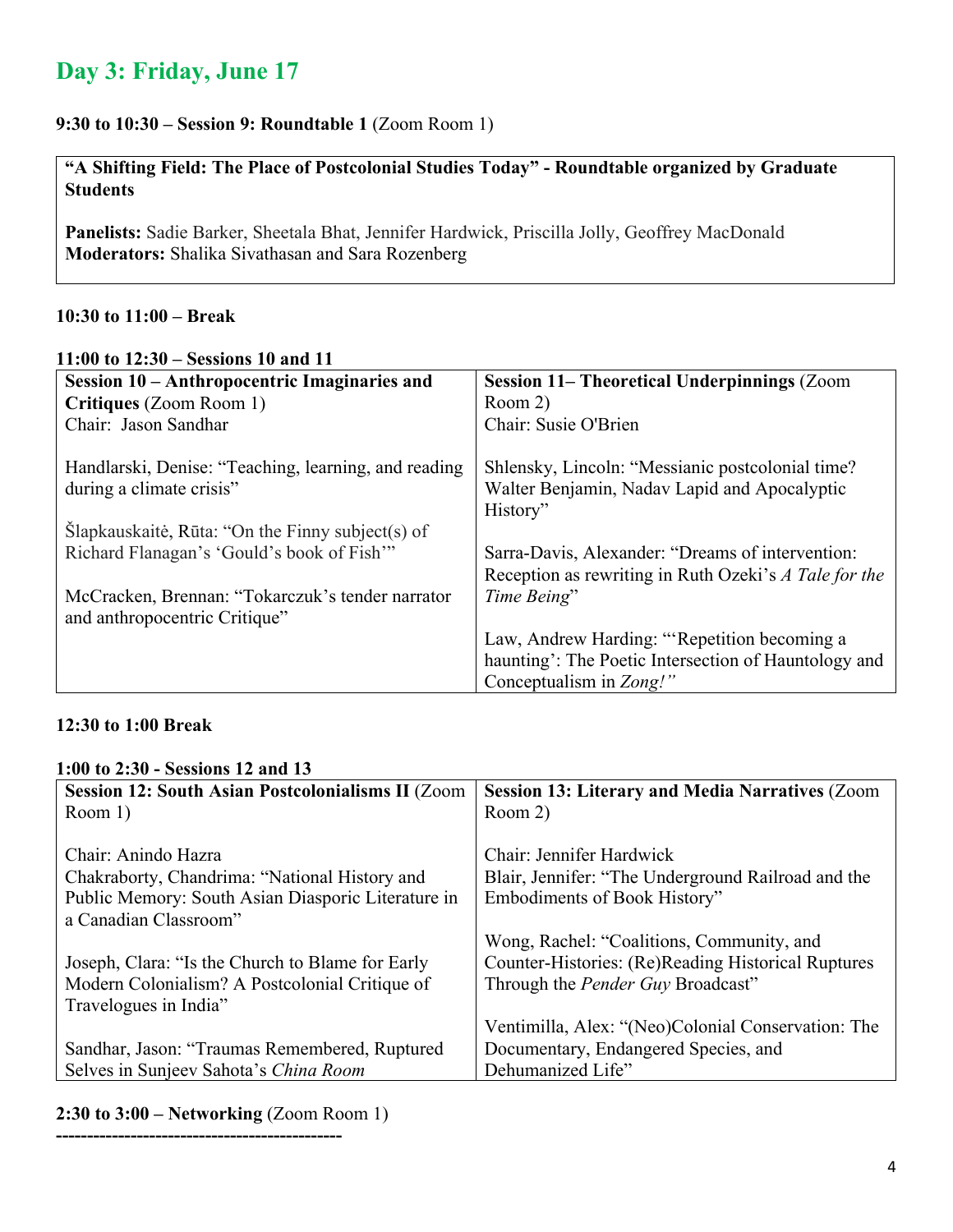## **Day 4: Saturday, June 18**

#### **9:30 to 11:00 – Sessions 14 and 15**

| <b>Session 14 – Rupturing Patriarchy and Colonial</b><br><b>World Systems (Zoom Room 1)</b> | Session 15 – Biopolitics, Disease, and Settler-<br><b>Colonial Violence (Zoom Room 2)</b> |
|---------------------------------------------------------------------------------------------|-------------------------------------------------------------------------------------------|
| Chair: Coplen Rose                                                                          | Chair: Jason Sandhar                                                                      |
| Maddi Chan: "Making Meaningful Contact: Close                                               | Stephanie Oliver: "Rupturing the "Pulmonary"                                              |
| Reading as a Feminist Praxis of Touch"                                                      | Commons": Toxic Strangulations in Rita Wong's                                             |
|                                                                                             | Poetry"                                                                                   |
| Sheetala Bhat: "Performing Love Songs Against                                               |                                                                                           |
| Hungry Listening: On Resistance to Colonial                                                 | Frances Grace Fyfe: "State Re-Members Itself: On                                          |
| Recognition in Vigil and Draupadi"                                                          | Vaccines, Memory, and the National Archive"                                               |
| Alessandra Capperdoni: "Animal Time: On the<br>Temporal Logic of Remainders"                |                                                                                           |
|                                                                                             |                                                                                           |

#### **11:00 to 11:30 – Break**

#### **11:30 to 12:30 – Roundtable 2 (**Zoom Room 1)

#### **"The Future of the Association"**

Panelists: John C. Ball, Susie O'Brien, Jason Sandhar Moderator: Asma Sayed Respondent: Jesse Arseneault

#### **12:30 to 1:00 - Break**

#### **1:00 to 2:30 – Annual General Meeting and Elections - open to all CACLALS members** (Zoom Room 1)

**2:30 to 3:00 – Networking** (Zoom Room 1)

**------------------------**



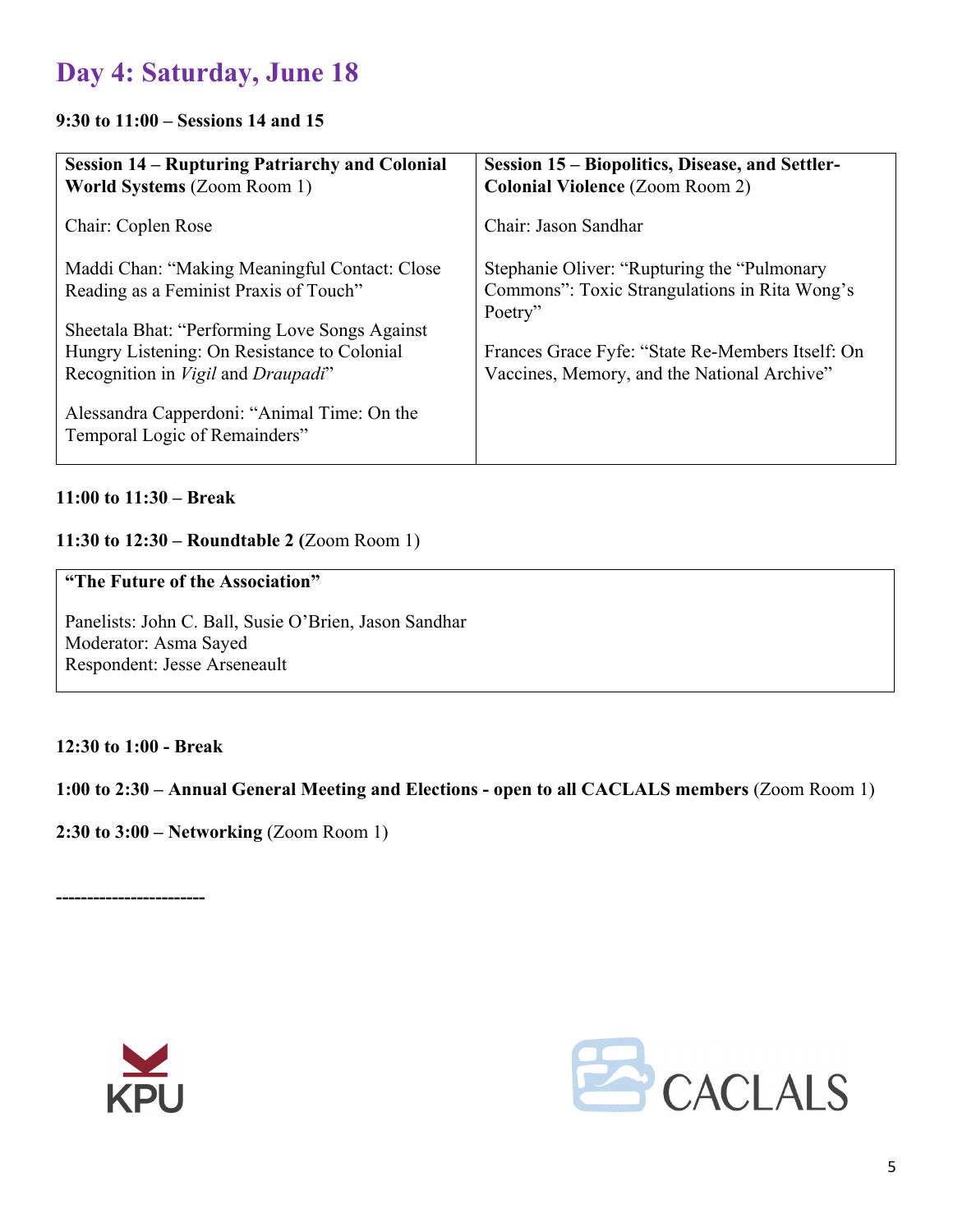# **CACLALS 2022 ABSTRACTS**

#### **Keynote Abstract - Singh, Julietta: "Architectural Kinships"**

How do colonial histories and decolonial legacies inhabit our most intimate dwelling spaces? How are we, in turn, inhabited by them? This keynote takes the form of an extended meditation on the force of settler colonial narratives and the possibilities of decolonial life through attention to where and how we dwell. Turning attention to the spaces that house us as sites of revolutionary possibility, this meditation considers the architectures that shape our lives, studying them as guides toward queer family-making, nonbiological and atemporal kinships, and intimate structures of un-belonging.

#### **Roundtable 1: "A Shifting Field: The Place of Postcolonial Studies Today"**

This roundtable explores the shifting significance of postcolonial studies, and what it means to be a postcolonial scholar today. From institutional support to interdisciplinary collaborations, participants and attendees are encouraged to reflect on the promises, limitations, and innovative potential that postcolonial studies offers in and for the current moment, and what continues to draw new students to the field.

#### **Roundtable 2:** "**The Future of the Association"**

Set to coincide with CACLALS formally changing its name to the Canadian Association for Postcolonial Studies (CAPS), this panel inaugurates this change by exploring the history of our association and the possible future directions it may take. Panelists will speak about the changes that have taken place in our association's nearly five-decade history, and the scholarship that has taken shape over this period. Of particular importance to the panel will be the ways in which CACLALS' former "Commonwealth" frame generated (for better and for worse) a model of postcolonial studies distinct from the American model, assembling a home for the thenburgeoning field of postcolonial literature. Equally, the panel will consider the importance of moving away from the commonwealth designation for its exclusionary significations. Panelists will speak about how the current movement toward CACLALS' name change has evolved, with particular attention to our ongoing relationship with ACLALS and its various global associations. Ruminating on CACLALS' transition to CAPS– a move that has long been called for by members–panelists will also reflect on the possibilities and foreclosures of this new frame as we look toward the future of postcolonial studies in what many call Canada.

#### **Plenary Panel: "Re-placing Literature:" Mobilizing Emergent Strategy to Decolonize our Institutional Practices**

This panel explores the in-progress collaboration of a decolonial learning/unlearning circle as we generate a coedited special issue of an open-source journal through the tenets of adrienne maree brown's *Emergent Strateg*y (2017) and other lineages of abolitionist and liberation praxis, and as we attempt to reshape certain iterative institutional practices that reproduce colonial and capitalist disruptions of connection.

### **PANEL ABSTRACTS**:

#### **Acharya, Pushpa Raj: "Mapping the Nation in the Nepali Adventure Romances"**

In the Nepali adventure romances, the wandering protagonists map the Nepali territory—a journey that creates a sense of wonder by mixing the familiar with the strange, traditional with modern, scientific with magical and art, and the British colonial cities with the villages and the shamanic spaces.

#### **Arseneault, Jesse: "Interspecies Intimacies in South African Law and Literature"**

This paper explores the legal regulation of interspecies sex in South Africa from the eighteenth century to the present, foregrounding how interspecies sex forms a central part of governing settler sexuality in the region.

#### **Bhat, Sheetala: "Performing Love Songs against Hungry Listening: On Resistance to Colonial recognition in Vigil and Draupadi"**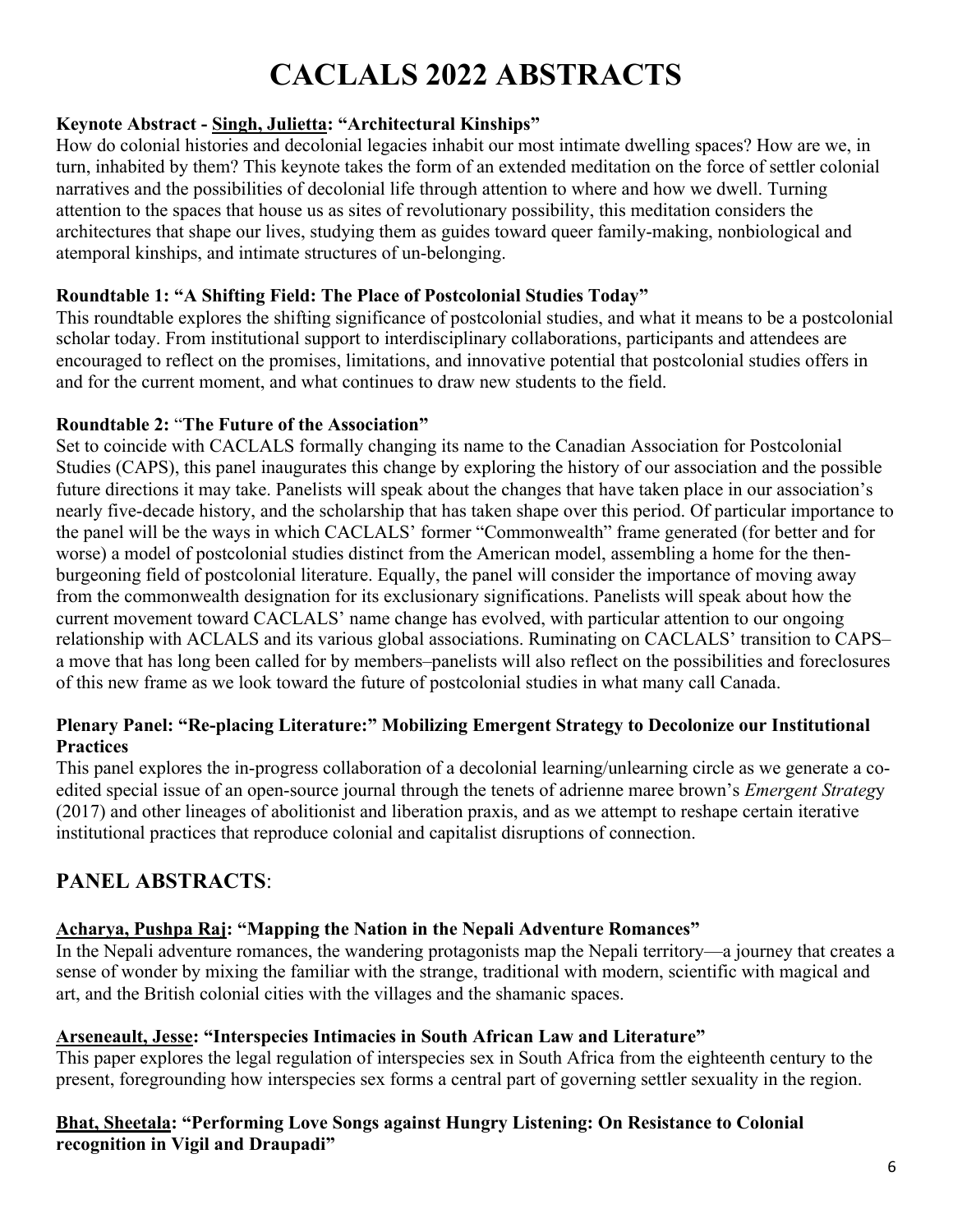Through a comparative study of two theatrical performances, Rebecca Belmore's (Anishinaabe) *Vigil* from Turtle Island, and Kalakeshtra Manipur's *Draupadi* from India, this paper examines resistance to state recognition in settler colonial and "postcolonial" contexts together to unearth political and aesthetic strategies within decolonization efforts, and new forms of colonial oppressions.

#### **Blair, Jennifer: "The Underground Railroad and the Embodiments of Book History"**

Featuring archives that document the books that travelled on the underground railroad, this paper asks how a book history approach informed by materialist-oriented critical race theory might critique the "structures of materiality" that, in Kathryn Yusoff's words, "perpetuate antiblackness in its forms of subjugation, as well as ongoing settler colonialism."

#### **Capperdoni, Alessandra: "Animal Time: On the Temporal Logic of Remainders"**

This paper discusses Amitav Gosh' The Hungry Tide (2004) and Lee Maracle's Ravensong (1993) as novel which, despite differences in style and thematic preoccupations, address past and present trauma, ecocide, and collision of the local with world systems through a re-signification of memory and history.

#### **Casco Solís, Sara: "National Security, Resilience and Happiness in Refugee Fiction"**

Resilience has been used by neoliberal governments on behalf of national security to exert power over the forcibly displaced. Through the analysis of Sharon Bala's *The Boat People*, this paper problematizes this use of resilience and its effects on individuals who fantasize about achieving happiness in a country where they are forced to remain imprisoned.

#### **Chan, Maddi: "Making Meaningful Contact: Close Reading as a Feminist Praxis of Touch"**

If the Western academy is a site of continued colonization, close reading is located within world(s) developed, conditioned, and sustained by colonialism. The practice of close reading is constrained by colonial modes of discipline in the Western academy, reproducing the hierarchization and erasure of bodies for knowledge production.

#### **Chakraborty, Chandrima: "National History and Public Memory: South Asian Diasporic Literature in a Canadian Classroom"**

Remembrance pedagogy can create openings for conversations on legacies of the 1985 Air India bombings that are being erased by official forms of remembering in Canada. Teaching South Asian history through the lens of a "Canadian tragedy" that resonates with few, helps to historicize the presence of racialized students in the classroom.

#### **Fahey, Alicia: "Tsawalk: Rupturing the Colonial Mythology of the First World War in** *Redpatch"*

Raes Calvert and Sean Harris Oliver's play Redpatch contextualizes the First World War and its ruptures in the broader histories of colonialism in Canada. At Vimy Ridge, Indigenous soldier Private Woodrow experiences a moment of ontological crisis that effectually destabilizes the formative mythology of Vimy Ridge.

#### **Fyfe, Frances Grace: "State Re-Members Itself: On Vaccines, Memory, and the National Archive"**

This paper aligns the technologies of mass vaccination and national archive production, both of which create in citizens "memories in advance" to consider the disruptive potential of vaccine side effects: the fevers that ascribe agency on the body to vet, analyze, and reconsider the memories it takes for granted.

#### **Handlarski, Denise: "Teaching, learning, and reading during a climate crisis"**

This paper examines *The Marrow Thieves* by Cherie Dimaline, *Gun Island* by Amitav Ghosh, and the poetry and fiction of Olive Senior, arguing that the practice of reading postcolonial literature helps enact the very antidote to climate change: low carbon work, circles of trust, and an ethic of care.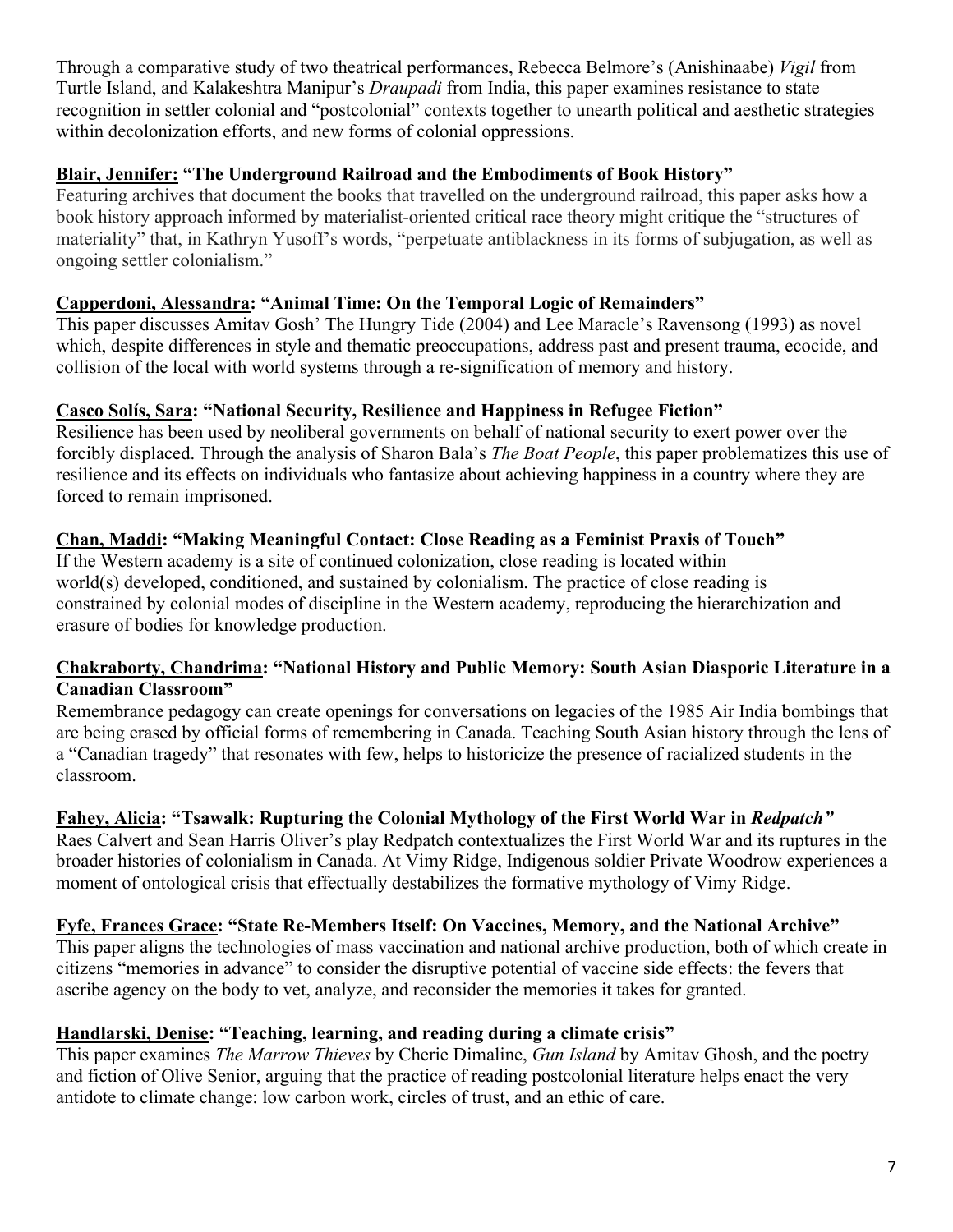#### **Hanson, Thomas: "Reading 'The Grammar of Animacy': Robin Wall Kimmerer's Reparative Resistance"**

This essay explores how the grammatical and taxonomical interventions of Robin Wall Kimmerer's chapter "Learning the Grammar of Animacy" from *Braiding Sweetgrass* (2013) might enact a critical mode that disengages from combative or competitive forms of resistance.

#### **Hardwick, Jennifer: "Embodied Storytelling and Decolonial Methodology in the work of Virago Nation"**

This presentation will draw on the embodied storytelling of all-Indigenous Burlesque Virago Nation to argue that ethical scholarly engagement with resurgent, decolonial works and stories is not simply about reading, watching, and listening; it about finding ways to mobilize narratives to claim spaces, make silenced histories visible, and challenge colonial structures.

#### **Hlongwane, Gugu: "Seductive Metaphors and 'Cruel Optimism' in Archbishop Desmond Tutu's Writings and Speeches"**

The paper will explore how the writings and speeches of Archbishop Desmond Tutu perpetuate Lauren Berlant's "cruel optimism." Given the intoxicating effects of metaphors like "the rainbow nation," the following question will be central to the paper's development: how useful is Berlant's ambient citizenship for the special case of South Africa?

#### **Joseph, Clara: "Is the Church to Blame for Early Modern Colonialism?: A Postcolonial Critique of Travelogues on India"**

According to some scholars, the Church cannot be held responsible for colonial injustice. Therefore, a papal apology may be presented on behalf of select erring members, not the Church. This paper studies travelogues of Europe and India from the early modern period to illustrate how such a view is untenable.

#### **Kaur, Ramanpreet: "The Politics of Self-Representation and Representation: A Comparative Analysis of Piro's** *Kafian* **and Swarajbir's** *Shairee***"**

This paper analyzes the politics of self-representation and representation through the lenses of caste and gender in life writings of Piro, a nineteenth-century Punjabi poet, dancing girl, and consort of the head of a marginal religious sect and Swarajbir's play *Shairee* (2004).

#### **Khan, Arshad Said: "**The Stories of Graveyards and Apocalypse: Exploring Hijra Commons in Hindu Nationalist Times"

This paper examines literary representations of hijra commons in contemporary India. Hijras are a South Asia specific subaltern transfeminine group. This paper explores how hijra commons as discussed in certain literary works speak back from the margins and construct alternative political frameworks to dissent against Hindu nationalism, besides forging solidarities.

#### **Law, Andrew Harding: ""Repetition Becoming a Haunting:" The Poetic Intersection of Hauntology and Conceptualism in** *Zong!"*

This paper will argue that conceptualist writing techniques are used in many contemporary poems as a way to engage with the influence of the past on the present and the future. To that end, it will consider the intersection of hauntology and conceptualism within M. NourbeSe Philip's Zong!.

#### **Mabrouk, Miriam: ""The Moment is a Wound:" Perpetual Temporality of War and Occupation in Sinan Antoon's** *The Book of Collateral Damage"*

In my paper, I will argue that Sinan Antoon's novel uses narrative techniques to outline a conception of coloniality that is inextricably linked to temporality, in order to show its effects on Iraqis and how it was weaponized to justify the invasion. He does so by instrumentalizing his narrators, who contend with a perpetual present of violence, affecting their sense of time and history, while chronicling a history of US involvement in the region.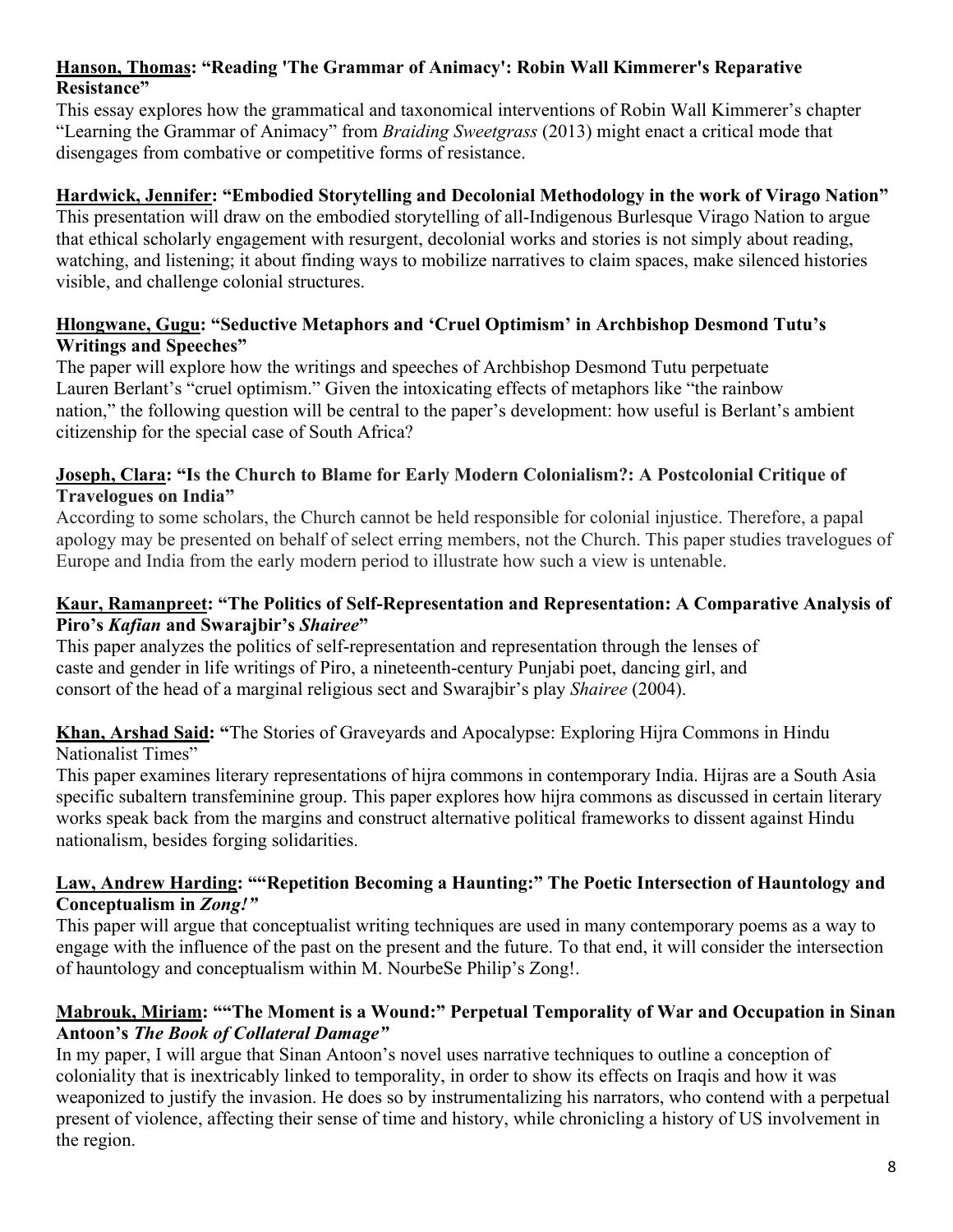#### **McCracken, Brennan: "Tokarczuk's Tender Narrator and Anthropocentric Critique"**

This paper examines the entangled histories of humanitarian and ecological violence in Olga Tokarczuk's novel *Drive Your Plow Over the Bones of the Dead* and asks how Tokarczuk's narrative technique—which figures narration as both complicit and potentially catalyzing—foregrounds her critique of anthropocentric, instrumentalist relations with the non-human world.

#### **Nandkumar, Rajeshwari: "Examining the Continued Influence of Colonial Legislations in the Framing of Laws that Influence the Social Condition of Sex Workers during the COVID 19 Pandemic"**

By examining the alienation faced by sex workers in India, during the late nineteenth century, with the enforcement of the Contagious Diseases ACT (CDA) and by comparing it to the marginalization of Indian sex workers during the current COVID 19 pandemic, this paper examines how colonial legislations are instrumental in shaping the existing abolitionist attitudes towards sex work in India.

#### **Nash, Jonathan: "Time Lost in "the Jungle": Reclaiming Time Through Companionship, Solidarity and Care"**

A great deal of postcolonial scholarship has emphasised the spatial aspect of enclosures like "the Jungle," which demarcate a place outside the commons of the nation through walls, fences, and surveillance (Mbembe 2019, Rifkin, Agier 2018, Wheliye 2014, Woolley 2014, Morgensen 2011, Farrier 2011, Rifkin 2009). However, much more can be said about refugees' relations and experiences with time within these enclosures. Situating this presentation within the stories of "the Jungle," I argue that its residents alongside volunteers ruptured both the spatial and temporal borders of the enclosure and in doing so mimagined alternative ways of being together for the future.

#### **Oliver, Stephanie: "Rupturing the "Pulmonary Commons": Toxic Strangulations in Rita Wong's Poetry"**

Expanding studies of *undercurrent* and "the hydrocommons," this paper reads Wong's poetics and ethics in relation to the "pulmonary commons." Using poetic language and syntax that defamiliarizes the breathing process, Wong exposes the links between micro and macro forms of toxic strangulation, rupturing the oftenunconscious realm of breathing to expose the toxicity of Canada's "settler atmospherics" (Simmons 2017).

#### **Planche, Jill: "'A Particular Present' and the Paradox of Decolonization: Magnet Theatre's** *Cargo***: Staging Slavery at the Cape"**

Seeking to challenge decolonization's hermeneutic discourse, I engage Fanon's notion of decolonization, "dialectics of time, life and creation," and Deleuze's non-chronological concept of time, dynamic processes of differences and fluctuations, with *Cargo*, Magnet Theatre's "mnemonic provocations," where fragments of the past in the present create a "narrative of restitution."

#### **Rajendran, Susan: "Anti-Imperialist Aspirations: Responding to the Spectre of the Postcolonial Self"**

Postcolonialism suggests the break with a particularly burdensome "past", but, at the same time, signals the emergence of something undefined yet haunted by the spectre of that very "past". It implies a void at both the beginning and "end" of colonialism. I explore the "postcolonial" as conflicted both in theory and in practice

#### **Rose, J. Coplen: "Kaleidoscopic Visions of South Africa: A Study of State and Station in Imraan Coovadia's** *Tales of the Metric System"*

This paper discusses the narrative structure of Imraan Coovadia's *Tales of the Metric System* (2014). Drawing on language employed by Karina Magdalena Szczurek in her review of Coovadia's novel, this paper argues for the necessity of a kaleidoscopic lens to explore the fissures and fractures created by apartheid violence.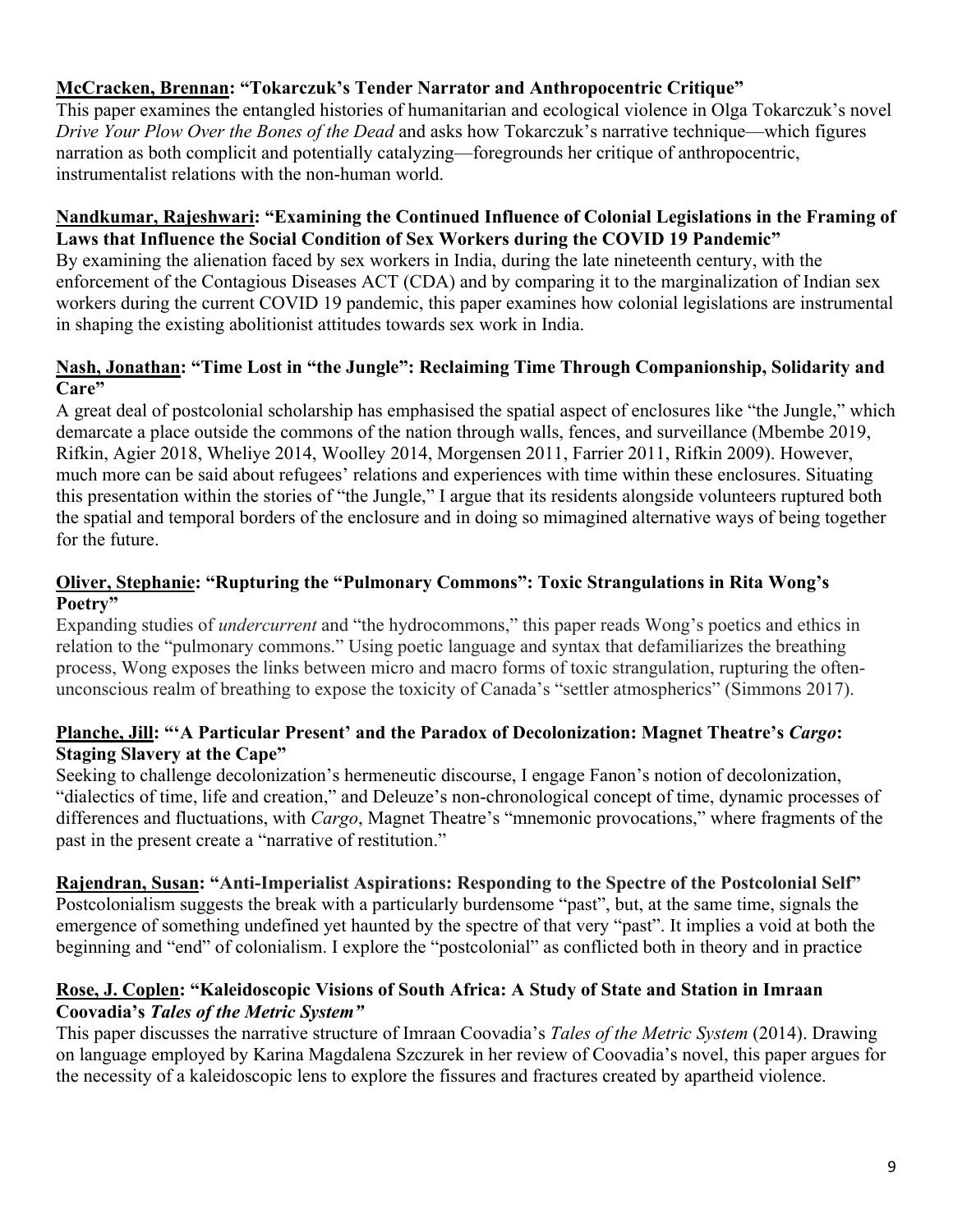#### **Sandhar, Jason: "Traumas Remembered, Ruptured Selves in Sunjeev Sahota's** *China Room***"**

Sunjeev Sahota's 2021 novel, *China Room*, features two stories, set 70 years apart, about a family farm in Punjab. This paper argues that Sahota's juxtaposition of these two stories rethinks connections and ruptures between memory and trauma, (present) self and (ancestral) other, and origin and return in the Indian diasporic novel.

#### **Sarra-Davis, Alexander: "Dreams of Intervention: Reception as Rewriting in Ruth Ozeki's A Tale for the Time Being"**

When postcolonial fiction builds narratives out of experience, questions of authenticity and ethics haunt any escape that authors or readers desire from their fiction's historical context. This paper argues A Tale for the Time Being offers readers and writers a path towards radical futures through radical readership.

#### **Sayed, Asma and Walker, Jacqueline: ""Speaking Truth to Power": Reading Racial Injustice and Othering of Muslims in Uzma Jalaluddin's** *Hana Khan Carries On"*

Drawing on postcolonial, critical race, and Islamic feminist theories, this presentation explores the ways in which Uzma Jalaluddin's romantic comedy novel, *Hana Khan Carries On* (2021), represents empathy-based kinship and social cohesion in the face of Islamophobic hatred. We argue that at a moment in Canadian history when attacks on Muslim women are on the rise, looking closely at anti-Muslim racism as it is represented in the novel allows for a reading that not only critiques the Canadian multicultural model but that also questions the global complacency in not urgently addressing Islamophobia.

#### **Shabnam, Shamika: "Women's Testimonies, Activism, and Solidarity: An Alternate Understanding the 1971 Bangladesh Liberation War"**

My paper focuses on how women's testimonies and fictional stories on the 1971 Bangladeshi Liberation War become counter-histories that complicate the nationalist masculine history of the war. I analyze the ways in which women establish imagined forms of solidarity with past places as well as women activists and leaders in order to rupture national territorial demarcations.

#### **Shlensky, Lincoln Z.: "Messianic Postcolonial Time? Walter Benjamin, Nadav Lapid and Apocalyptic History"**

This paper argues that Walter Benjamin's messianism, when read alongside a recent film by the Israeli director Nadav Lapid, must be reconsidered for its heuristic value to postcolonialism. Lapid's film Ahed's Knee actualizes a paradox in Benjamin's "Theologico-Political Fragment" that suggests the possibility of a messianically postcolonial inflection of history.

#### **Singh, Kris: "Mourning and Meaning: Teaching Bessie Head's "Looking for a Rain God" and Lee Maracle's "Charlie""**

This essay considers the stakes of mourning in the classroom and in response to the latest manifestations of climate change. I argue that Bessie Head's "Looking for a Rain God" and Lee Maracle's "Charlie" study loss and act as pedagogical guides to public mourning.

#### **Šlapkauskaitė, Rūta: "On the Finny Subject(s) of Richard Flanagan's "Gould's Book of Fish""**

The paper examines the use of the fish trope in Richard Flanagan's historical novel "Gould's Book of Fish" in relation to the narrative agency of the comic and the fantastic as modes of epistemic intrusion into colonial ecologies of space and time.

#### **Ventimilla, Alex: "(Neo)Colonial Conservation: The Documentary, Endangered Species, and Dehumanized Life"**

This paper analyzes human-animal relations in documentaries positing the plight of an endangered species as ecological emergencies through a close analysis of *The Ivory Game*. It argues this narrative framing of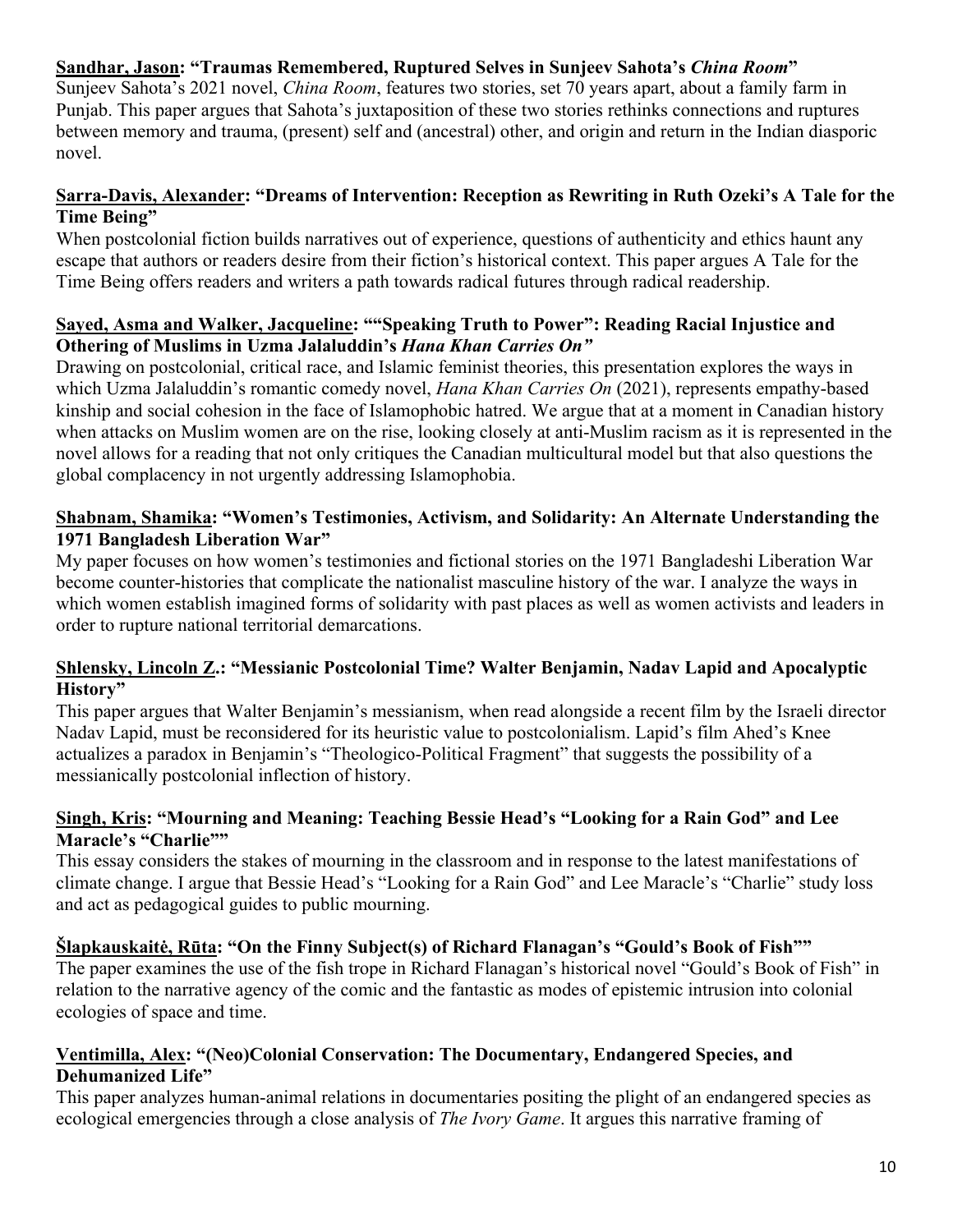conservationist efforts dehumanizes the people that inhabit and contest these environments, most of whom are citizens of postcolonial states.

**Verissimo, Jumoke: "***The Hate You Spread***: Examining Ubuntu Relationality in Festus Iyayi's Heroes"** My presentation draws on the entangled representation of transmitted animosity in Festus Iyayi's *Heroes*, within the broader narrative of the War, to explore how the inability to confront negative emotions from the traumatic event amount to social distrust and continued discontent in the present. I draw attention to ways unrecognised, yet existing negative emotions from the past distort the temporal. I argue that war narratives capture a fragmented ubuntu through the deployment of negative emotions in their characters, implying that concerns of reconciliation and forgiveness are entangled in the social contradictions of unresolved emotions embodying how we remember the past.

#### **Wong, Rachel: "Coalitions, Community, and Counter-Histories: (Re)Reading Historical Ruptures Through the Pender Guy Broadcast"**

This paper explores conversations currently taking place within Asian Canadian studies as it relates to coalitional spaces and community building. Specifically, I look at a coop radio program from Vancouver called Pender Guy. This paper argues for the ways in which Pender Guy utilized a coalitional space to foster initiatives and activities that actively resisted censorship from mainstream media, and attempted to rewrite hegemonic, settler colonial historical narratives from within a settler state.

## **CACLALS 2022 PARTICIPANT BIOGRAPHIES**

**Keynote Speaker: Julietta Singh –** Julietta Singh is a decolonial scholar and nonfiction writer whose work engages the enduring global effects of colonization through attention to ecology, inheritance, race, gender, sexuality, and disability. She works and teaches across postcolonial and decolonial studies, queer studies, the ecological humanities, and experimental feminisms. Singh is the author of three books: *Unthinking Mastery: Dehumanism & Decolonial Entanglements*, *No Archive Will Restore You*, and most recently, *The Breaks*.

### **Bios of Presenters**

**Acharya, Pushpa Raj:** Pushpa Raj Acharya is a doctoral candidate in Comparative Literature and South Asian Studies at the University of Toronto.

**Arseneault, Jesse:** Jesse Arseneault is an Assistant Professor of global Anglophone literatures at Concordia University in Montreal and co-director of SPAM—the Society, Politics, Animals, and Materialities Centre, cohosted by Concordia and Simon Fraser University. His work primarily looks at South African literature and culture through the lenses of animal studies, the environmental humanities, queer theory, and decolonial thought. His latest research involves an FRQ-funded research project on pests in contemporary African literature, as well as a collaborative project on the legal prosecution and punishment of animals.

**Ball, John C.**: John C. Ball has been attending CACLALS conferences since 1991 and ACLALS since 1992, when he was a PhD student at the University of Toronto. He is now professor and chair of English at the University of New Brunswick, where he has written or edited three books, including *Imagining London: Postcolonial Fiction and the Transnational Metropolis* (UTP 2004), as well as many articles and book chapters. He served as editor or co-editor of *Studies in Canadian Literature* for 17 years and on the CACLALS executive for 11.

**Barker, Sadie:** Sadie Barker is a PhD student at Concordia University, working at the intersections of postcolonial studies, cultural studies, and aesthetic theory. With Priscilla Jolly, she co-founded and currently co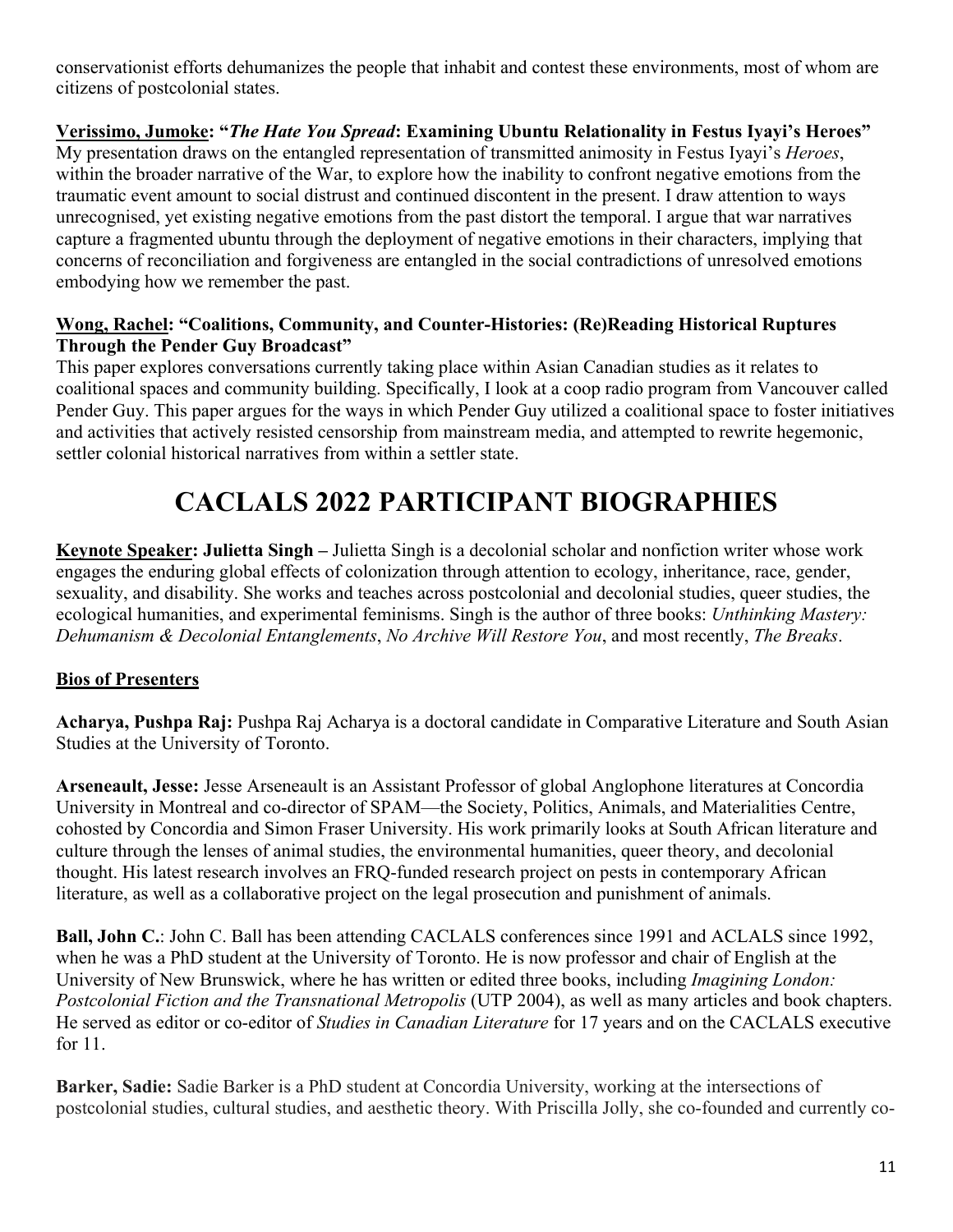edits *Refractions: A Journal of Postcolonial Cultural Criticism*. Her work can be found (or is forthcoming) in *Canadian Literature*, *Postcolonial Interventions*, and elsewhere.

**Bhat, Sheetala:** Sheetala Bhat is a doctoral candidate at Western University. She is from India and is the author of Performing Self, Performing Gender. She won the 2020 Helsinki Prize from the International Federation of Theatre Research, and the 2019 David G. Hartwell Emerging Scholar Award from the International Association for the Fantastic in the Arts.

**Blair, Jennifer:** Jennifer Blair is an Associate Professor in the Department of English at the University of Ottawa. Her fields of specialty include nineteenth-century Canadian literature, critical theory, and queer studies. She has published articles in *Studies in Canadian Literature*, *GLQ*, and *Screen*.

**Capperdoni, Alessandra:** Alessandra Capperdoni is a Lecturer in the Department of Humanities at Simon Fraser University. She has published articles on modern and contemporary literature, poetics, psychoanalysis, animal studies, and translation. She is currently working on a manuscript on Canadian literature.

**Casco Solís, Sara**: Sara Casco Solís is a research fellow at the Department of English Studies of the University of Salamanca, Spain, where she is currently working on her PhD thesis in Canadian literature. She holds an FPU grant, funded by the Spanish Ministry of Science, Innovation, and Universities. She is a member of the research project "Narrating Resilience, Achieving Happiness? Toward a Cultural Narratology" (PID2020- 113190GB-C22), funded by the Spanish Ministry of Science and Innovation. Her main research interests range from trauma and memory studies to resilience, vulnerability, space, and transnational studies.

**Chakraborty, Chandrima:** Chandrima Chakraborty is Professor in the Department of English and Cultural Studies and Director of the Centre for Peace Studies at McMaster University. Her research is on public memory, nationalist history, masculinity, and religion, with a focus on the literatures and cultures of South Asia and the South Asian diaspora. Her publications include, Masculinity, Asceticism, Hinduism: Past and Present Imaginings of India (2011), Mapping South Asian Masculinities: Men and Political Crises (2015), and Remembering Air India: The Art of Public Mourning" (co-edited 2017). She is currently working on a co-edited book on COVID-19 and anti-Asian racism in Canada.

**Chan, Maddi**: Maddi Chan (she/her/hers) is a PhD candidate in English and Cultural Studies at McMaster University. Her research interrogates the masculinization and institutionalization of nineteenth-century Western medicine and explores how women's writing and testimony across the transatlantic subvert medical knowledge production by refiguring her self-embodied knowledge as the essential point of reference. She understands her position as a scholar always in relation to her role as a daughter and learner to her familial matriarchs and, as such, prioritizes Caribbean feminist epistemologies in and beyond her academic work.

**Fahey, Alicia:** Alicia Fahey (she/her) is a settler-scholar and interdisciplinary instructor whose research and teaching interests involve Canadian literatures, cultures, and visual arts and Indigenous arts and literatures of Turtle Island.

**Fyfe, Frances Grace:** Frances Grace Fyfe is a Master's student in English at Concordia University. She is interested in culture, and language, and people, and things.

**Handlarski, Denise:** Denise Handlarski is an Assistant Professor at the School of Education, Trent University. She holds a PhD in Postcolonial literature from York University. Denise researches and teaches at the nexus of critical race theory, gender studies, pedagogy, and literary study. Her work centres on community and education, including spirituality and education, sex education, literacy education, social justice education, and well-being in education. She is also a practicing rabbi.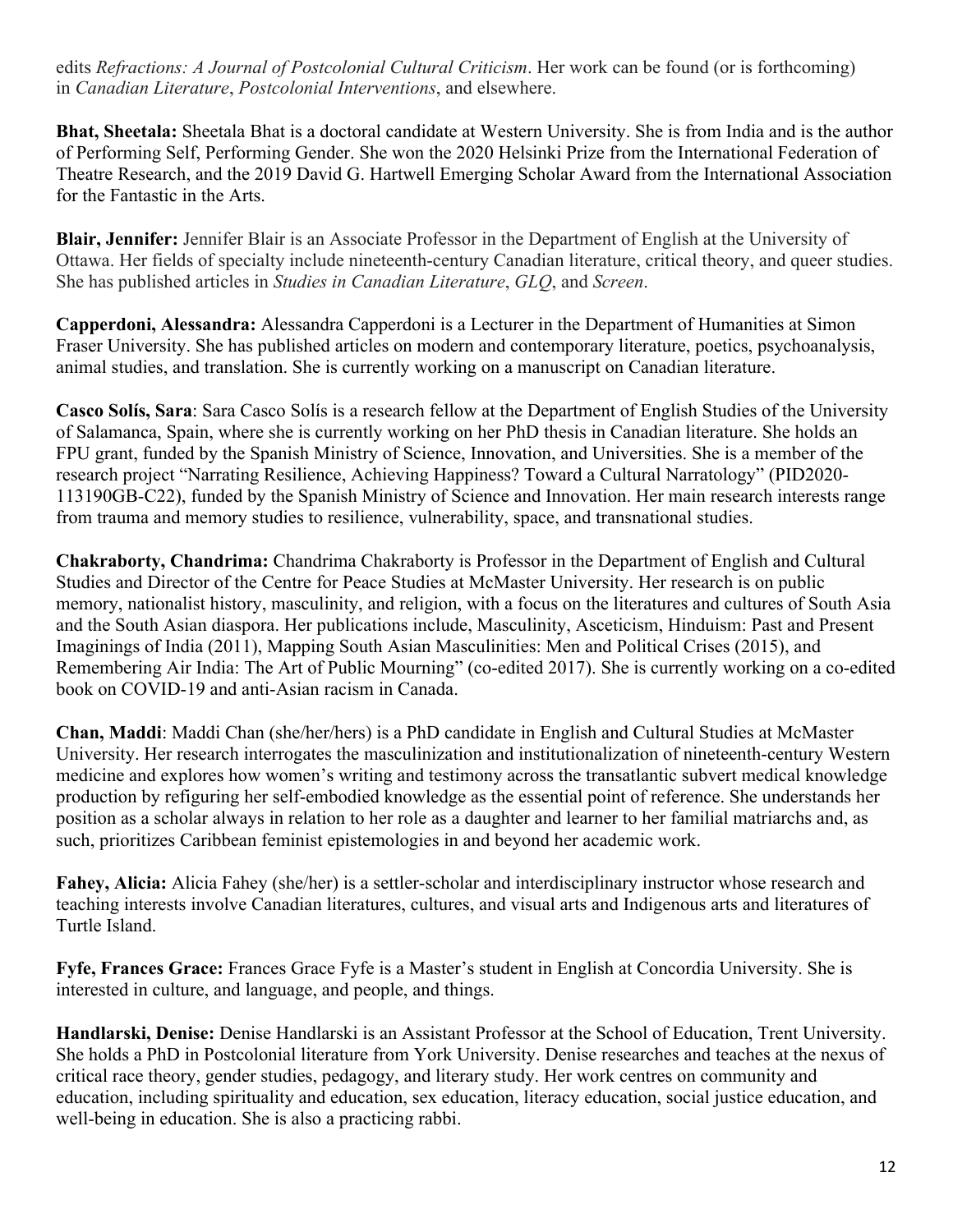**Hanson, Thomas**: Thomas Hanson is currently a Writing, Rhetoric and Discourse studies major at Brock University hoping to graduate in 2023 and pursue an MA in English. He is interested in researching the ways the capacity to name objects places ethical demands on speakers and participates in subject formation.

**Hardwick, Jennifer**: Dr. Jennifer Hardwick settler scholar and teacher who currently resides on the unceded territories of the Kwantlen, Katzie, Semiahmoo, and Tsawwassen peoples. Her interdisciplinary research focuses on settler colonial policy and Indigenous literary, media, and performance arts on the territories currently known as Canada. She is Chair of the Policy Studies Program and a faculty member in the Department of English at Kwantlen Polytechnic University.

**Hazra, Anindo:** Anindo Hazra is a contract faculty member at York University and has taught courses in several departments (DLLL; English; Humanities). Anindo completed his PhD at the Department of English, York University in 2015. His dissertation, and monograph-in-progress, analyses selected works of two queer Indian writers: Mahesh Dattani and R. Raj Rao. With Theodore W. Goossen, he is editor of *Human Rights and the Arts in Global Asia: An Anthology* (Lexington Books). Born and raised in Calcutta, India, Anindo received his undergraduate degree in English Literature from the University of Bristol, UK, and his Master's degree in English Literature from Queen's University in Kingston. Anindo's ongoing work extends the critical discourse on queer Indian subjectivities, tracing the shifting contours of "queer India" in the contemporary period.

**Hlongwane, Gugu:** Gugu Hlongwane is an Associate Professor of English at Saint Mary's University, Halifax. Her collection, *Electric Fences and Other Stories*, was published by Mawenzi House in 2016. She is currently working on a novel. Her articles, in the field of postcolonial theory and literatures, appear in *Muziki: Journal of Music Research in Africa*, *African Identities*, *Journal of Black Studies*, *Alternation*, *Journal of Postcolonial Writing*, *Studies in Canadian Literature*, *Ariel: A Review of International English Literature*, *Postcolonial Text*  and the *Journal of Literary Studies*. She is a Research Associate at the University of the Free State in South Africa.

**Jolly, Priscilla**: Priscilla Jolly is a PhD student at Concordia University. Her research combines approaches from environmental humanities, critical landscape studies, and postcolonial studies. She is interested in tropes of placemaking and subject formations associated with specific places. Her creative and academic work can be found in different venues including *The Conversation Canada*, *The Goose*, *Postcolonial Text*, and *eTropic*. With Sadie Barker, she works as a co-editor and co-founder of *Refractions: A Journal of Postcolonial Cultural Criticism*.

**Joseph, Clara:** Clara A.B. Joseph is the author of *The Agent in the Margin* (Waterloo: Wilfred Laurier UP 2008), *The Face of the Other (A Long Poem)* (Brisbane: Interactive Press 2016), *Dandelions for Bhabha* (Brisbane: Interactive Press 2018), and *Christianity in India: The Anti-Colonial Turn* (London and New York; Routledge 2019). Her current research, on the freedom struggle of the Thomas Christians of India during Portuguese and Dutch colonization, is supported by a SSHRC Insight Grant.

**Kaur, Ramanpreet:** Ramanpreet Kaur is a Ph.D. student in the Department of Comparative Literature, Western University. She is writing her dissertation on gender politics in the androcentric historiography of Punjabi theatre. Her research interests are Postcolonial literature and theory, Indian theatre, and history of Punjab. In addition to her research, she develops tools, games, and interactive methods for teaching Hindi and Punjabi.

**Khan, Arshad Said:** Arshad Said Khan is a PhD candidate at the department of English and Film Studies, University of Alberta. He is currently writing his dissertation of the representations and self-representations of the Indian hijra subject. Khan previously attended Yale University as a Fulbright scholar. He is interested in how Southern gender variant identities challenge and reimagine ideas of citizenship and nationalism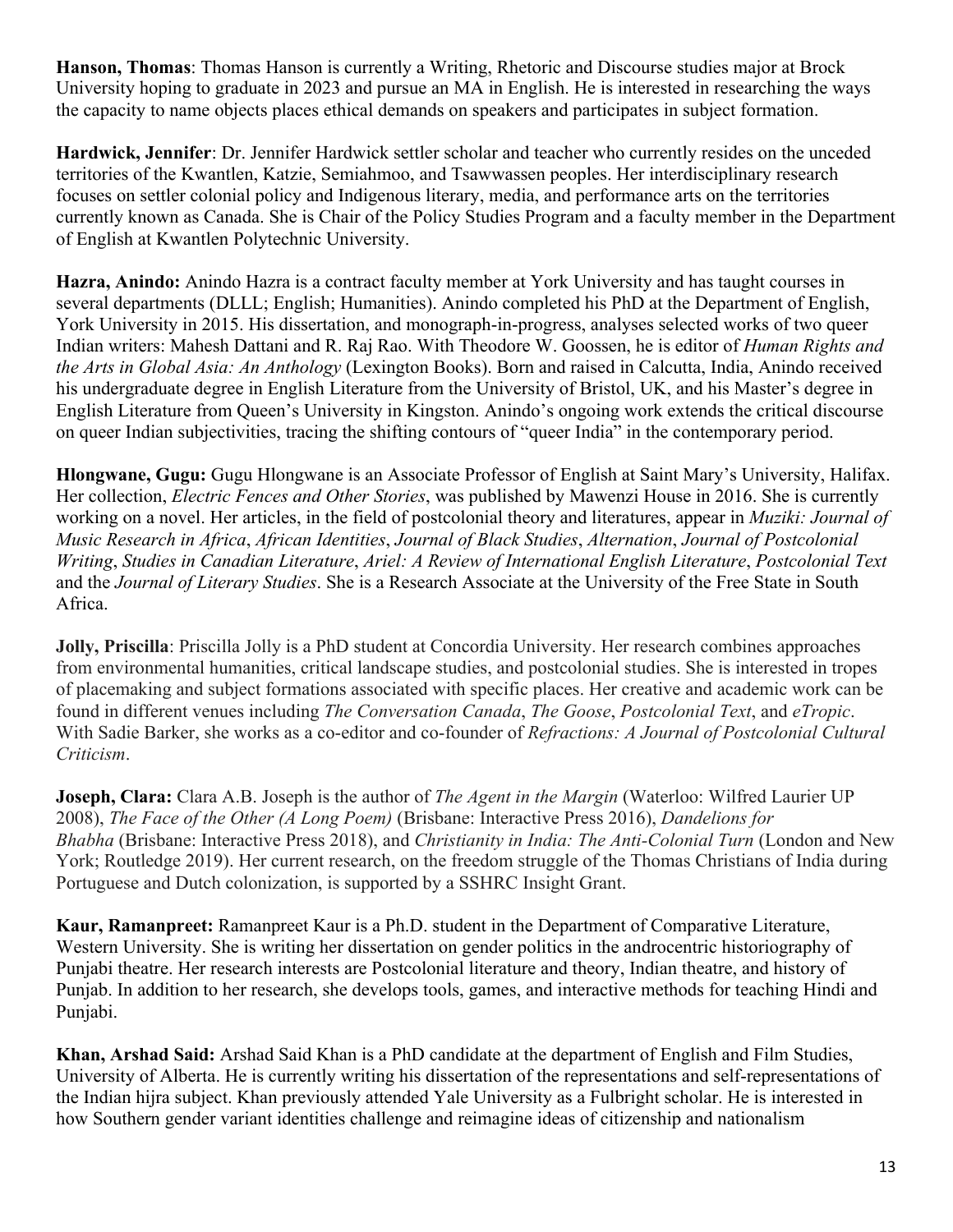Law, Andrew Harding: Andrew Law is a doctoral candidate in the Department of English at Queen's University. His research interests centre on contemporary conceptual poetry, with a particular interest in the use of found language and erasure poetry as a way to respond to colonial and historical texts.

**Mabrouk, Miriam:** Miriam Mabrouk is a PhD candidate from Tunisia, currently completing her doctoral degree in the Department of English and Film Studies at the University of Alberta. Her research focuses on Iraqi post 2003 literary narratives and the ways they challenge the US dominant narrative about the invasion. She co-authored a manuscript entitled "This Part of the Country:' Teaching Archives of Black Prairie Freedom and Futures." She is a recipient of the Sarah Nettie Christie Graduate Award and a two-time recipient of the Dr. Ahmed Qureshi Graduate Scholarship.

**MacDonald, Geoffrey:** Geoffrey MacDonald (he/him) teaches postcolonial literary studies and academic writing. His current research project, *Not So Distant*, theorizes the use of intersectionality to analyze crossidentity representations in Caribbean novels. He holds a PhD from York University. His scholarly work focuses on the connections between social justice and literature, and has appeared in Modern Drama, Radical Americas, and the collection Practices of Resistance (2018). He is an associate editor at Caribbean Conjunctions, the journal of the Caribbean Studies Association. His teaching emphasizes effective communications, active reading, and the appreciation of literary form. His interests include decolonial thinking, gender and sexuality studies, and indigenous critical theory.

**McCracken, Brennan:** Brennan McCracken is a PhD student in English at Concordia University in Tiohtià:ke / Montréal, QC.

#### **Nandkumar, Rajeshwari**

Rajeshwari is a second year PhD student in the Department of English and Cultural Studies at McMaster University. Her research interests are focussed in the areas of postcolonial, subaltern and sexuality studies. She plans on writing a dissertation that would explore how the figure of the sex worker has been constructed by popular Indian media post globalization.

#### **Nash, Jonathan**

I am a PhD candidate of English at the University of Victoria on the unceded territories of the Lək ʷəŋən peoples ̓ and the Songhees, Esquimalt and WSÁNEĆ peoples whose historical relationships with the land continue to this day. My dissertation project investigates how refugees utilize a multitude of conventional and nonconventional storytelling mediums to express their experiences and to tell their stories.

**O'Brien, Susie**: Susie O'Brien is a Professor in the Department of English and Cultural Studies at McMaster University, where her teaching and research focus on postcolonial environmental humanities. In addition to coauthoring, with Imre Szeman, *Popular Culture: A User's Guide*, she has published work on slow and local food movements, scenario planning, environmental futurity, resilience, and the temporality of globalization. She is currently completing a monograph tentatively titled "Unsettling resilience stories".

**Oliver, Stephanie:** Dr. Stephanie Oliver is an Assistant Professor of English specializing in contemporary Canadian and diasporic literature at the University of Alberta's Augustana campus. Her research interests include literary representations of smell and diaspora, sensory encounters with oil, and the poetics and ethics of breathing in settler atmospheres.

**Planche, Jill**: Jill Planche is an academic with a professional background in the arts in Canada. Education: PhD English Literature (York U, 2007) and PhD, Interdisciplinary Humanities (Brock U, 2020) – focused on the space of theatre and its role in South Africa's social-political-economic discourse explored through Deleuze's minoritarian conceptualization, feminist decolonial geography and primary research of contemporary theatre practice in South Africa. Currently, Jill is an independent scholar and sessional instructor (Toronto Metropolitan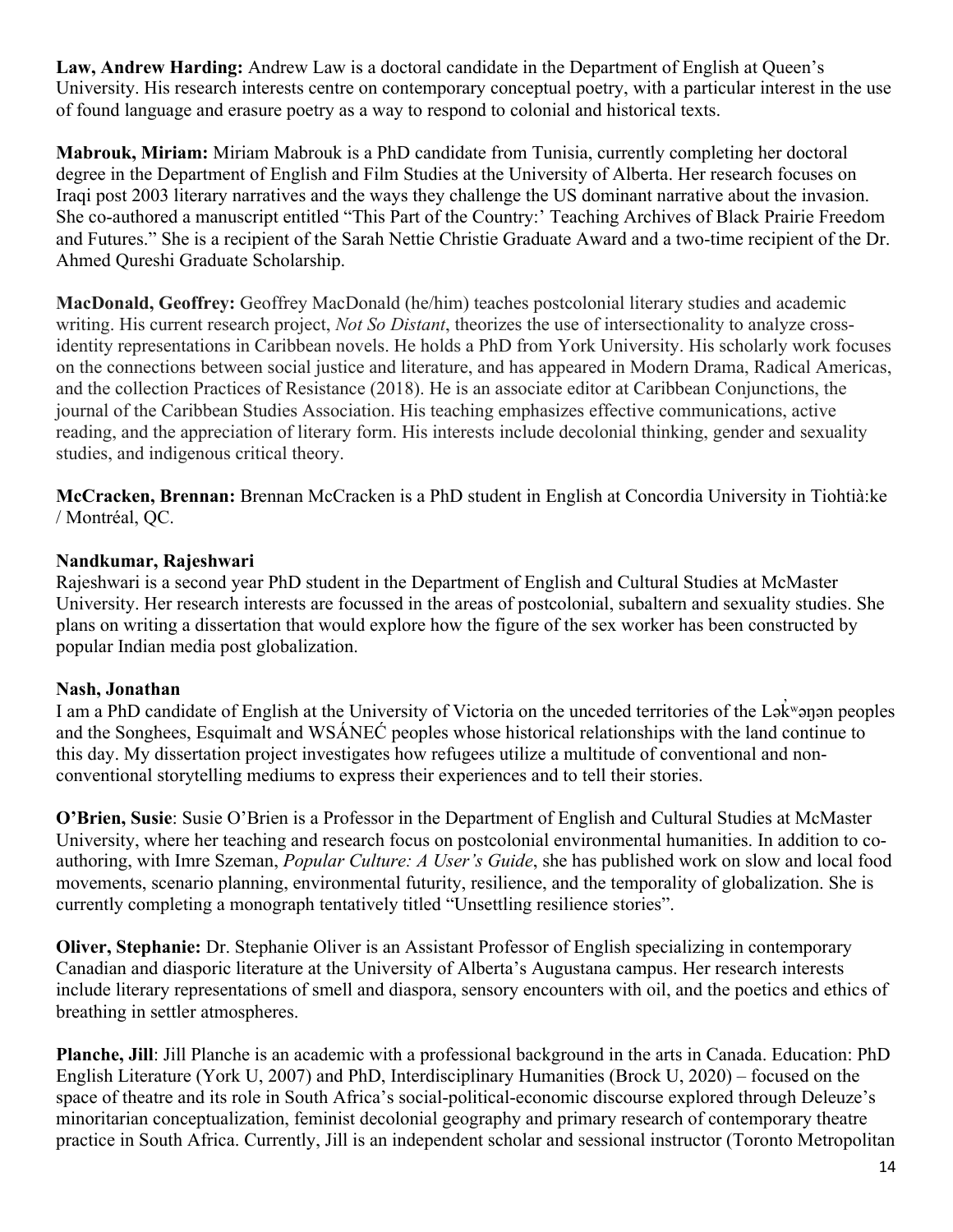U and Brock U). Research interests include postcolonial/decolonial literature; 'minor' theatre's role in contemporary discourse in South Africa and Canada; decolonizing knowledges; posthumanism; the Anthropocene, and social justice.

**Rajendran, Susan**: Susan is a doctoral candidate in the Department of Humanities at York University. She holds an MA in Humanities and a BA in English Literature also from York University. Her research focuses on the intersections of modernity, Buddhism and literature situated within the broader context of nation building in Sri Lanka. She examines Buddhist humanism as an important element in the writings of Martin Wickramasinghe and Ediriweera Sarachchandra and women's roles within the domestic sphere in the novels of Punyakante Wijenaike. Other themes in Susan's doctoral research highlight the relationship between aesthetics and identity, in their range and potential, as alternatives to nationalist discourse.

**Rose, J. Coplen:** Dr. J. Coplen Rose teaches courses in postcolonial literature and critical reading and writing at McMaster University and the University of Toronto. He completed his Ph.D. in English and Film Studies at Wilfrid Laurier University and his M.A. at Lakehead University. His other research interests include geography, speculative fiction, and cultural studies. His current research extends from archival research and interviews collected at the 2018 National Arts Festival in Makhanda, South Africa. This research trip was supported by an Acadia University Research Fund grant.

**Rozenberg, Sara:** Sara Rozenberg is a PhD candidate and SSHRC Doctoral Fellow in the Department of English at York University. She holds an MA from the Women and Gender Studies Institute at the University of Toronto, as well as an Honours BA in English. Sara's research interests are in the fields of postcolonial and diaspora studies, Indigenous critical theory, visual and cultural studies, queer theory, transnational feminism, and poetry and poetics, with a focus on aesthetics, subjectivity, and decolonization.

**Sandhar, Jason**: Jason Sandhar teaches postcolonial literature and critical race theory at Western University in London, Ontario. Recent articles have appeared in The Journal of Commonwealth Literature and Interventions.

**Sarra-Davis, Alexander:** Alexander Sarra-Davis is a 6th-year PhD candidate at the University of Toronto who is interested in the intersection of agency within fiction and the ethics of literary representation. His dissertation investigates the role of self-representation in novels, and specifically what postcolonial authors have to gain from including versions of themselves as characters in their own work. He has previously presented on topics including parallels between authorship and surveillance as well as the responsibility of author in contemporary, postcolonial fiction.

**Sayed, Asma:** Asma Sayed is Canada Research Chair in South Asian Literary and Cultural Studies in the Department of English at Kwantlen Polytechnic University. Her interdisciplinary research focuses on Indian Ocean Studies, Postcolonial Studies, and South Asian diaspora in Canada. Her publications include five co- /edited books and numerous articles in a range of periodicals, anthologies, and academic journals*.* She is the President of CACLALS/CAPS (2019-22).

**Shabnam, Shamika**: Shamika Shabnam is a PhD Candidate in the English and Cultural Studies Department at McMaster University. Her doctoral dissertation focuses on the issues of masculinity and nationalism during the 1971 Bangladesh Liberation War. Shamika has publications, both academic and creative, and has taught courses on Critical Race Studies, Postcolonialism, Human Rights and Social Justice. She is committed to working with the community and engaging in future community-led work. During the pandemic, she has been teaching and working to finish up her dissertation.

**Shlensky, Lincoln Z.:** Dr. Lincoln Z. Shlensky is an Associate Professor in the Department of English at the University of Victoria. He researches, teaches, and supervises graduate students in the fields of postcolonial literature and theory, Jewish and diaspora studies, and media studies. He has published in *The Routledge*